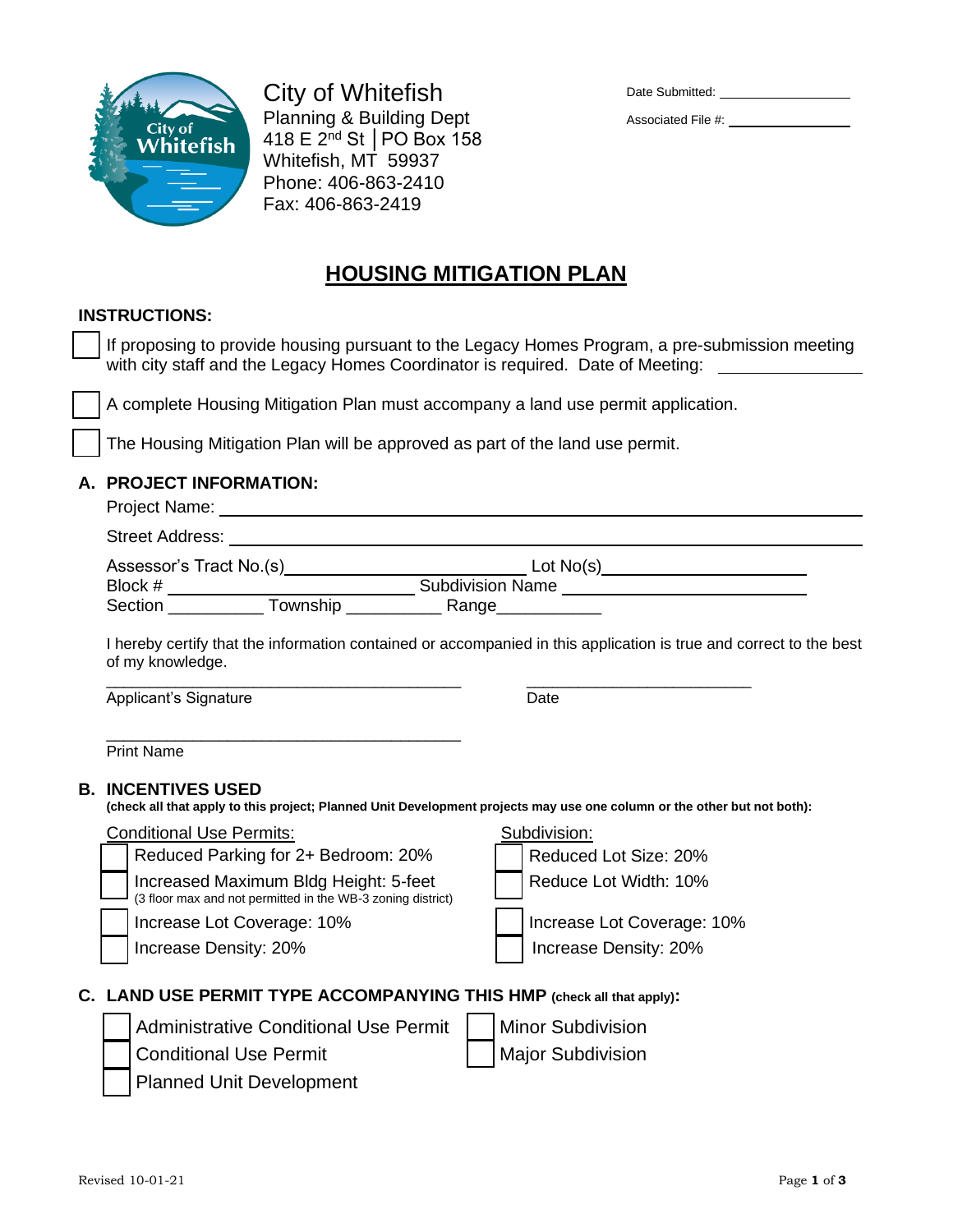# **D. OWNER/APPLICANT INFORMATION**

| <b>OWNER(S) OF RECORD:</b>                                                                                                                                                                                                    |  |
|-------------------------------------------------------------------------------------------------------------------------------------------------------------------------------------------------------------------------------|--|
|                                                                                                                                                                                                                               |  |
|                                                                                                                                                                                                                               |  |
|                                                                                                                                                                                                                               |  |
|                                                                                                                                                                                                                               |  |
|                                                                                                                                                                                                                               |  |
| <b>APPLICANT</b> (if different than above):                                                                                                                                                                                   |  |
|                                                                                                                                                                                                                               |  |
|                                                                                                                                                                                                                               |  |
|                                                                                                                                                                                                                               |  |
|                                                                                                                                                                                                                               |  |
|                                                                                                                                                                                                                               |  |
| <b>OTHER TECHNICAL/PROFESSIONAL:</b>                                                                                                                                                                                          |  |
|                                                                                                                                                                                                                               |  |
|                                                                                                                                                                                                                               |  |
| City, State, Zip: 2008. City, State, Zip: 2008. City, State, Zip: 2008. City, State, Zip: 2008. City, State, Zip: 2008. City, 2008. City, 2008. City, 2008. City, 2008. City, 2008. City, 2008. City, 2008. City, 2008. City, |  |
|                                                                                                                                                                                                                               |  |
|                                                                                                                                                                                                                               |  |
|                                                                                                                                                                                                                               |  |
|                                                                                                                                                                                                                               |  |
|                                                                                                                                                                                                                               |  |
|                                                                                                                                                                                                                               |  |

| -------------------- For City Staff Use Only --------------------                                                                                                                                                                   |  |
|-------------------------------------------------------------------------------------------------------------------------------------------------------------------------------------------------------------------------------------|--|
| Q Approved: <u>Q Approved:</u> Q Approved: Q Approved: Q Approved: Q Approved: Q Approved: Q Approved: Q Approved: Q Approved: Q Approved: Q Approved: Q Approved: Q Approved: Q Approved: Q Approved: Q Approved: Q Approved: Q Ap |  |
| Q Approved with conditions: <u>containing the conditional conditional</u>                                                                                                                                                           |  |
| Q Denied: <b>Q Denied: Q Denied: Q Denied: Q</b> Denied: <b>Q</b> Denied: <b>Q</b> Denied: <b>Q</b> Q 2012                                                                                                                          |  |